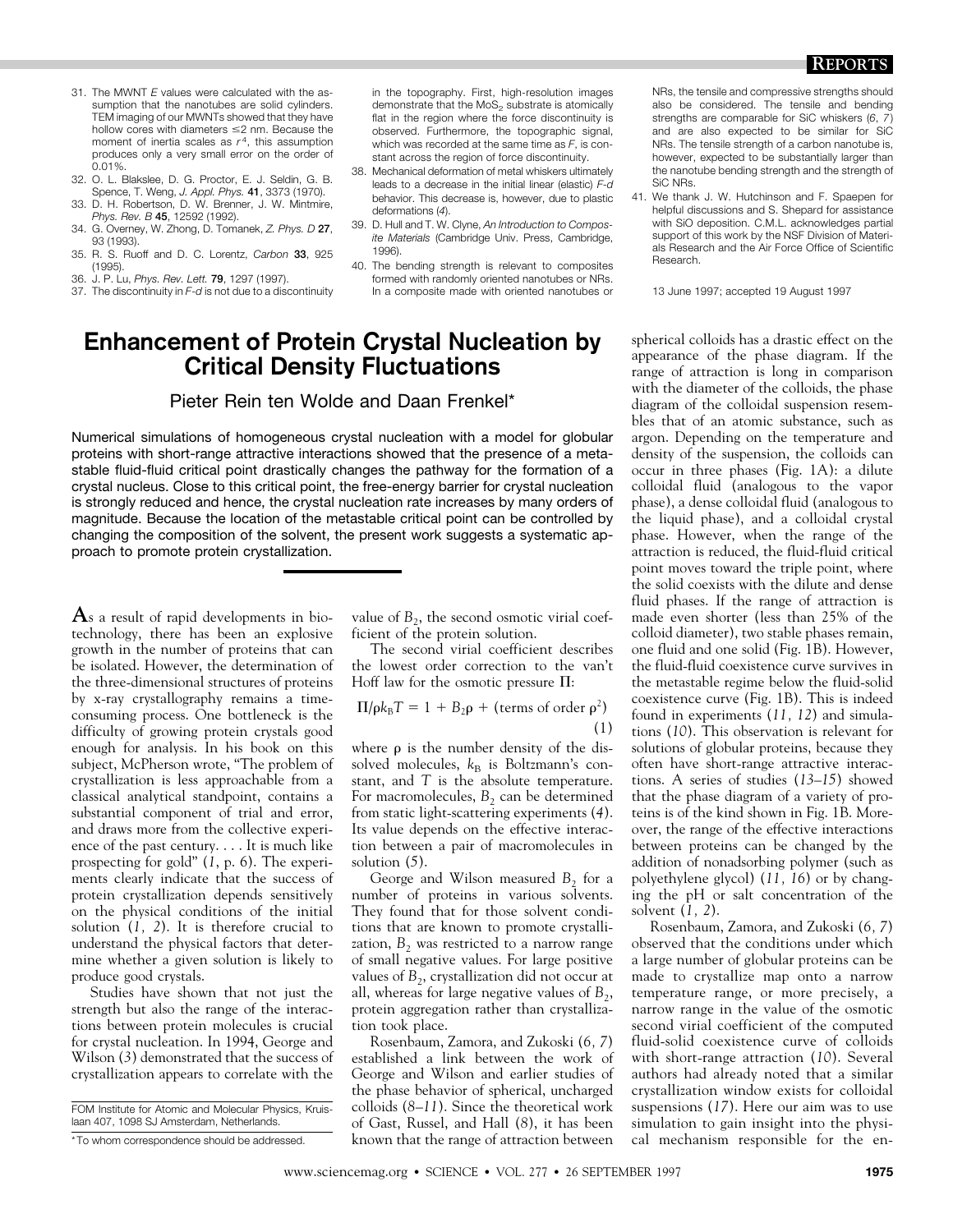hanced crystal nucleation. We found that the presence of a metastable fluid-fluid critical point is essential.

The rate-limiting step in crystal nucleation is the crossing of a free-energy barrier. In our simulations we computed the barrier for homogeneous crystal nucleation for a model globular protein. Our model system has some of the essential features needed to get a proteinlike phase diagram of the type shown in Fig. 1B—the particles repel strongly at short distances and attract at slightly larger distances.

For the interaction between the particles, we chose a suitable generalization of the Lennard-Jones potential:

 $\nu(r)$ 

$$
= \frac{4\epsilon}{\alpha^2} \left\{ \frac{1}{\left[ \left(\frac{r}{\sigma}\right)^2 - 1 \right]^6} - \alpha \frac{1}{\left[ \left(\frac{r}{\sigma}\right)^2 - 1 \right]^3} \right\} (2)
$$

where  $\sigma$  denotes the hard-core diameter of the particles, *r* is the interparticle distance, and  $\varepsilon$  is the depth of the potential well. The potential in Eq. 2 provides a simplified description of the effective interaction between real proteins in solution: It accounts both for direct and for solvent-induced interactions between the globular proteins. The width of the attractive well can be adjusted by varying the parameter  $\alpha$ . We found that for  $\alpha \approx 50$ , the system reproduced the phase behavior of protein solutions studied in (*13–15*), that is, the fluidfluid coexistence curve was located in the metastable region  $\sim$  20 % below the equilibrium crystallization curve.

Conventional molecular dynamics simulations cannot be used to study crystal nucleation under realistic conditions. The reason is that the formation of a critical nucleus is a rare event; crystallization in real protein solutions may take days or weeks. In a simulation, the situation would be worse because the volume that can be studied by simulation is orders of magnitude smaller, and the probability of crystal formation is decreased by the same amount. Moreover, the computational cost of molecular dynamics simulations that cover more than  $10^{-8}$  s becomes prohibitive. Hence, the problem has to be approached in a different way. In the present work, we used an approach (*18*) based on the Bennett-Chandler numerical scheme to compute the rate of activated processes (19). The rate  $\Gamma$  can be written as the product of two factors:

$$
\Gamma = \exp(-\Delta G^* / k_B T) \times \nu \qquad (3)
$$

where  $\Delta G^*$  is the height of the (Gibbs) free-energy barrier separating the metastable fluid from the crystal phase. The factor  $\exp(-\Delta G^*/k_BT)$  denotes the probability that a spontaneous fluctuation will result in



**Fig. 1. (A)** Typical phase diagram of a molecular substance with a relatively long-range attractive interaction. This phase diagram corresponds to the Lennard-Jones 6-12 potential  $\{v(r) = 4\varepsilon[(\sigma/r)^{12} -$ (s/*r*) 6], solid curve in insert} (*24*). The dashed line indicates the triple point. (**B**) Typical phase diagram of colloids with short-range attraction. The phase diagram was computed for the potential given in Eq. 2 (solid curve in insert), with  $\alpha = 50$ . In both figures, the temperature is in units of the critical temperature  $T_c$ , and the number density is in units  $\sigma^{-3}$ , where  $\sigma$ , the effective diameter of the particles, is defined in the expression for *v*(*r*). The diamonds indicate the fluid-fluid critical points. In (A) and (B) the solid lines indicate the equilibrium coexistence curves. The dashed curve in (B) indicates the metastable fluid-fluid coexistence. Crystal-nucleation barriers were computed for the points denoted by open squares.

the formation of a critical nucleus; it depends strongly on the degree of supercooling. The kinetic prefactor  $\nu$  is a measure of the rate at which critical nuclei, once formed, transform into larger crystallites. It depends only weakly on supercooling, unless the system is close to gelation (*11*). Below, we discuss simulations under conditions away from the gelation curve. Hence, the variation of the nucleation rate is dominated by the variation in the barrier height  $\Delta$ *G*<sup>\*</sup>. A rough estimate of  $\Delta$ *G*<sup>\*</sup> is given by classical nucleation theory (*20*),

$$
\Delta G^* / k_B T = 16\pi \gamma^3 / (3k_B T \rho^2 \Delta \mu^2)
$$
 (4)

where  $\gamma$  is the free-energy density per unit area of the solid-fluid interface,  $\rho$  is the number density of the solid phase, and  $\Delta \mu$  is the difference in chemical potential between the fluid and the solid. It is the thermodynamic driving force for crystallization.

To compute the free-energy barrier that the system must overcome to form a critical crystal nucleus, we used the umbrella-sampling Monte Carlo scheme of Valleau (*18, 21*). This is a biased Monte Carlo scheme that makes it possible to concentrate the sampling in the region of the free-energy barrier. Without the bias, this region of configuration space is effectively inaccessible. To compute the free energy as a function of the size of the incipient crystal nucleus, we must be able to identify which particles belong to the crystal nucleus. As discussed in (*18*), each particle can be classified as either solidlike or liquidlike by analyzing the local symmetry of its surroundings. If the distance between two solidlike particles is less than  $1.5\sigma$ , they are considered to be connected and belong to the same cluster. We denote the number of solidlike particles belonging to a given crystal nucleus by  $N_{\text{crvs}}$ . Crystallization near the metastable fluid-fluid critical point is strongly influenced by the large density fluctuations that occur in the vicinity of such a critical point; therefore, the freeenergy barrier associated with formation of dense, liquidlike droplets should also be considered. Hence, for every particle, we determined not just the structure of its surroundings but also the local density. In the same way, the size of a high-density cluster (be it solid or liquidlike) can be defined as the number of connected particles,  $N_{\rm o}$ , that have a significantly denser local environment than particles in the remainder of the system. In our simulations, the free-energy "landscape" of the system was determined as a function of the two coordinates  $N_{\text{crys}}$  and *N*<sub>0</sub>. In a crystal nucleation event, the beginning is from the homogeneous liquid  $(N_{\text{crys}} \approx N_{\text{p}} \approx 0)$ . The free energy then increases until it reaches a saddle-point (the critical nucleus). From there on, the crystal will grow spontaneously.

We first computed the phase diagram shown in Fig. 1B using the techniques described in (*10*) and then studied the freeenergy barrier for crystal nucleation at four different points in the phase diagram: one well above the metastable critical point  $(T = 2.23 T_c)$ , one at  $T_c$ , and the remaining two at  $0.89$  *T*<sub>c</sub> and 1.09 *T*<sub>c</sub>. The degree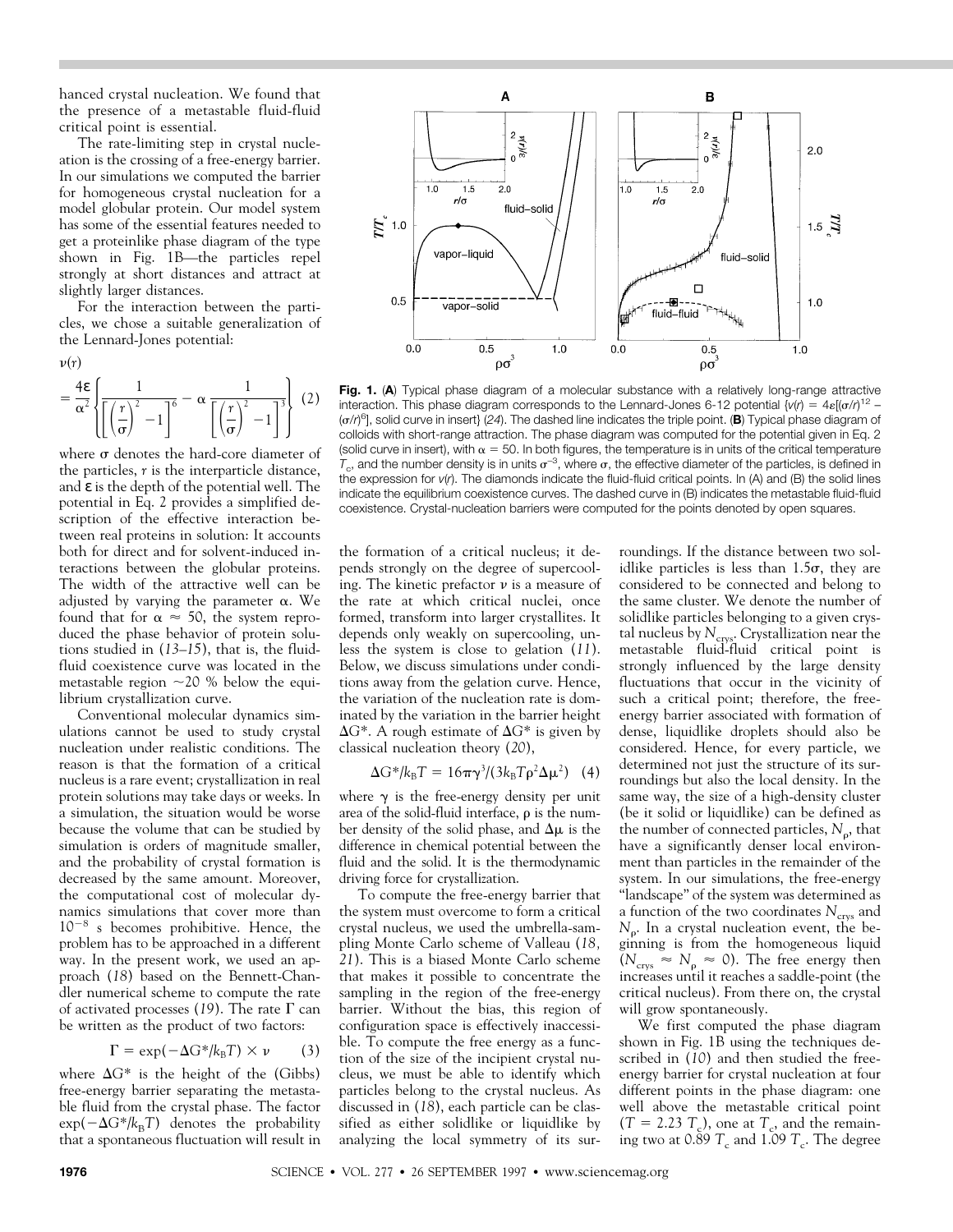**Fig. 2.** Contour plots of the free-energy landscape along the path from the metastable fluid to the critical crystal nucleus for our system of spherical particles with short-range attraction. The curves of constant free energy are drawn as a function of  $N_c$  and  $N_{\text{crys}}$ and are separated by  $5k_BT$ . (A) The free-energy landscape well below the critical temperature  $(T/T_c = 0.89)$ . The lowest free-energy path to the critical nucleus is indicated by a dashed curve. This curve corresponds to the formation and growth of a highly crystalline cluster. (**B**) As (A),



but for  $T = T_c$ . In this case, the free-energy valley (dashed curve) first runs parallel to the  $N_c$  axis (formation of a liquidlike droplet), and then moves toward a structure with a higher crystallinity (crystallite embedded in a liquidlike droplet). The free-energy barrier for this route is much lower than the one in (A).

of supercooling was chosen such that classical nucleation theory would predict the same value of  $\Delta G^*/(k_BT)$  for all systems. To estimate  $\Delta G^*$  from Eq. 4, we used

$$
\Delta \mu \approx \Delta H (T_m - T) / T_m \tag{5}
$$

where  $\Delta H$  is the enthalpy of melting at the coexistence temperature  $T_m$ . Turnbull's empirical rule was used to estimate the surface free-energy  $\gamma$ , which states that  $\gamma$ is proportional to  $\Delta H$  (20). For all points, we studied the free-energy landscape and the lowest free-energy path to the critical nucleus.

We found that away from  $T_c$  (above and below), the path of lowest free energy is one where the increase in  $N_{\text{p}}$  is proportional to the increase in *N<sub>crys</sub>* (Fig. 2A). Such behavior is expected if the incipient nucleus is a small crystallite. However, around  $T_c$ , critical density fluctuations lead to a striking change in the free-energy landscape (Fig. 2B). First, the route to the critical nucleus leads through a region where  $N_{\rm p}$  increases while  $N_{\text{crys}}$  is still essentially zero. In other words, the first step toward the critical nucleus is the formation of a liquidlike droplet. Then, beyond a certain critical size, the increase in  $N_p$  is proportional to  $N_{\text{crys}}$ , that is, a crystalline nucleus forms inside the liquidlike droplet.

Clearly, the presence of large density fluctuations close to a fluid-fluid critical point effects the route to crystal nucleation. But, more importantly, the nucleation barrier close to  $T_c$  is much lower than at either higher or lower temperatures (Fig. 3). The observed reduction in  $\Delta G^*$  near  $T_c$  by  $\sim$ 30 $k_B$ T corresponds to an increase the nucleation rate by a factor  $10^{13}$ . One interpre-

tation of this observation is that near the fluid-fluid critical point, the wetting of the crystal nucleus by a liquidlike layer results in a value of the interfacial free energy  $\gamma$ , and therefore of the barrier height  $\Delta G^*$ , that is much lower than would be estimated on the basis of Turnbull's rule. In fact, Haas and Drenth (*22*) noted that the experimentally determined interfacial free energy of small protein crystals (*23*) is much smaller than the value predicted on the basis of their version of Turnbull's rule.

The conventional way to lower the crystal nucleation barrier is to prepare a more supersaturated solution. However, highly supersaturated solutions tend to form aggregates rather than crystals (*3, 6, 7, 11, 12, 15*). Moreover, in such a solution, the thermodynamic driving force for crystallization  $(\mu_{liq} - \mu_{cryst})$  is also enhanced. As a consequence, the crystallites that nucleate will grow rapidly and far from perfectly (*2*). One of the implications of our finding that the crystal nucleation barrier is reduced near *I*<sub>c</sub> is that one can selectively speed up the rate of crystal nucleation, without increasing the rate of crystal growth, or the rate at which amorphous aggregates form. This can be achieved by adjusting the solvent conditions (for instance, by the addition of nonionic polymer) and thereby changing the range of interaction, such that a metastable fluid-fluid critical point is located just below the sublimation curve.

Our description of the early stages of protein crystallization is highly simplified, yet we suggest that the mechanism for enhanced crystal nucleation described here is quite general. The phase diagram shown in Fig. 1B is likely to be the rule



Fig. 3. Variation of the free-energy barrier for homogeneous crystal nucleation, as a function of  $T/T_c$ , in the vicinity of the critical temperature. The solid curve is a guide to the eye. The nucleation barrier at  $T = 2.23T_c$  is 128 $k_B T$  and is not shown in this figure. If Turnbull's phenomenological rule for  $\gamma$  would hold (20), Eq. 4 would predict a constant nucleation barrier. But the simulations show that the nucleation barrier goes through a minimum around the metastable critical point.

rather than the exception for compact macromolecules. Moreover, it occurs both in the bulk and in (quasi) two-dimensional systems (such as membranes). It is therefore tempting to speculate that nature already makes extensive use of critical density fluctuations to facilitate the formation of ordered structures.

## **REFERENCES AND NOTES \_\_\_\_\_\_\_\_\_\_\_\_\_\_\_\_\_\_\_\_\_\_\_\_\_\_\_**

- 1. A. McPherson, *Preparation and Analysis of Protein Crystals* (Krieger, Malabar, FL, 1982).
- 2. S. D. Durbin and G. Feher, *Annu. Rev. Phys. Chem.* 47, 171 (1996); F. Rosenberger, *J. Cryst. Growth* 166, 40 (1996).
- 3. A. George and W. W. Wilson, *Acta Crystallogr. D* 50, 361 (1994).
- 4. E. G. Richards, *An Introduction to Physical Properties of Large Molecules in Solution* (Cambridge Univ. Press, Cambridge, 1980).
- 5. See, for example, T. L. Hill, *An Introduction to Statistical Thermodynamics* (Dover, New York, 1986), chap. 15.
- 6. D. Rosenbaum, P. C. Zamora, C. F. Zukoski, *Phys. Rev. Lett.* 76, 150 (1996).
- 7. D. F. Rosenbaum and C. F. Zukoski, *J. Cryst. Growth* 169, 752 (1996).
- 8. A. P. Gast, W. B. Russell, C. K. Hall, *J. Colloid Interface Sci.* 96, 251 (1983); 109, 161 (1986).
- 9. H. N. W. Lekkerkerker *et al*., *Europhys. Lett.* 20, 559 (1992).
- 10. M. H. J. Hagen and D. Frenkel, *J. Chem. Phys.* 101, 4093 (1994).
- 11. S. M. Ilett, A. Orrock, W. C. K. Poon, P. N. Pusey, *Phys. Rev. E* 51, 1344 (1995).
- 12. W. C. K. Poon, A. D. Pirie, P. N. Pusey, *Faraday Discuss.* 101, 65 (1995); W. C. K. Poon, *Phys. Rev. E* 55, 3762 (1997).
- 13. C. R. Berland *et al*., *Proc. Natl. Acad. Sci. U.S.A*. 89, 1214 (1992); N. Asherie, A. Lomakin, G. B. Benedek, *Phys. Rev. Lett.* 77, 4832 (1996).
- 14. M. L. Broide, T. M. Tominc, M. D. Saxowsky, *Phys. Rev. E* 53, 6325 (1996).
- 15. M. Muschol and F. Rosenberger, *J. Chem. Phys.* 107, 1953 (1997).
- 16. A. McPherson, *J. Biol. Chem.* 251, 6300 (1976).
- 17. A. Kose and S. Hachisu, *J. Colloid Interface Sci.* 55, 487 (1976); C. Smits *et al*., *Phase Transitions* 21, 157 (1990).
- 18. P. R. ten Wolde, M. J. Ruiz-Montero, D. Frenkel, *Phys. Rev. Lett.* 75, 2714 (1995); *J. Chem. Phys.* 104, 9932 (1996).